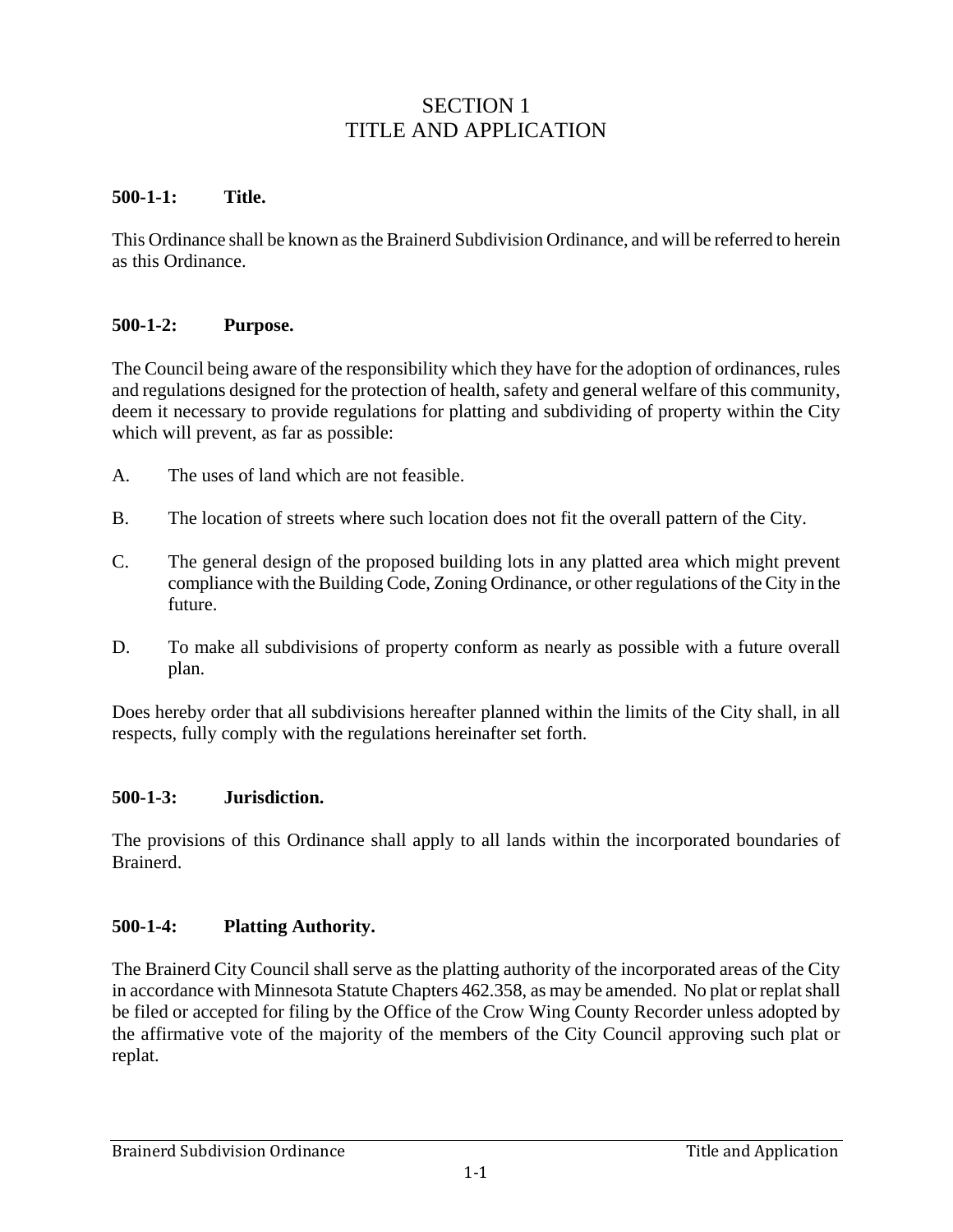### **500-1-5: Administration.**

This Ordinance shall be administered by the Zoning Administrator who is appointed by the City Council.

#### **500-1-6: Amendments.**

The provisions of this Ordinance shall be amended by the City following a legally advertised public hearing before the Planning Commission and in accordance with the law, including the rules and regulations of any applicable state or federal agency.

### **500-1-7: Conditions for Recording.**

No plat or subdivision shall be entitled to record in the Crow Wing County Recorder's Office or have any validity until the plat thereof has been prepared, approved and acknowledged in the manner prescribed by this Ordinance.

### **500-1-8: Building Permits.**

Except for model homes or other special circumstances approved by the City Council, no building permits shall be considered for issuance by the City for the construction of any building, structure or improvement to the land or to any lot in a subdivision as defined herein, until all requirements of this Ordinance have been fully complied with.

### **500-1-9: Separability.**

If any section, subsection, sentence, clause or phrase of this Ordinance is for any reason found to be invalid, such decision shall not affect the validity of the remaining portions of this Ordinance.

#### **500-1-10: Policy.**

- A. It is hereby declared to be the policy of the City to consider the subdivision of land and the subsequent development of the plat as subject to the control of the City pursuant to the Brainerd Comprehensive Plan for the orderly, planned, efficient and economical development of the City.
- B. Land to be subdivided shall be of such character that it can be used safely for building purposes without danger to health from fire, flood, or other menace. Land shall not be subdivided unless proper provisions have been made for drainage, stormwater management, wetland protection, potable water, domestic waste water, streets, and capital improvements such as parks, trails, sidewalks, recreation facilities, transportation facilities, stormwater improvements, and any other necessary improvements.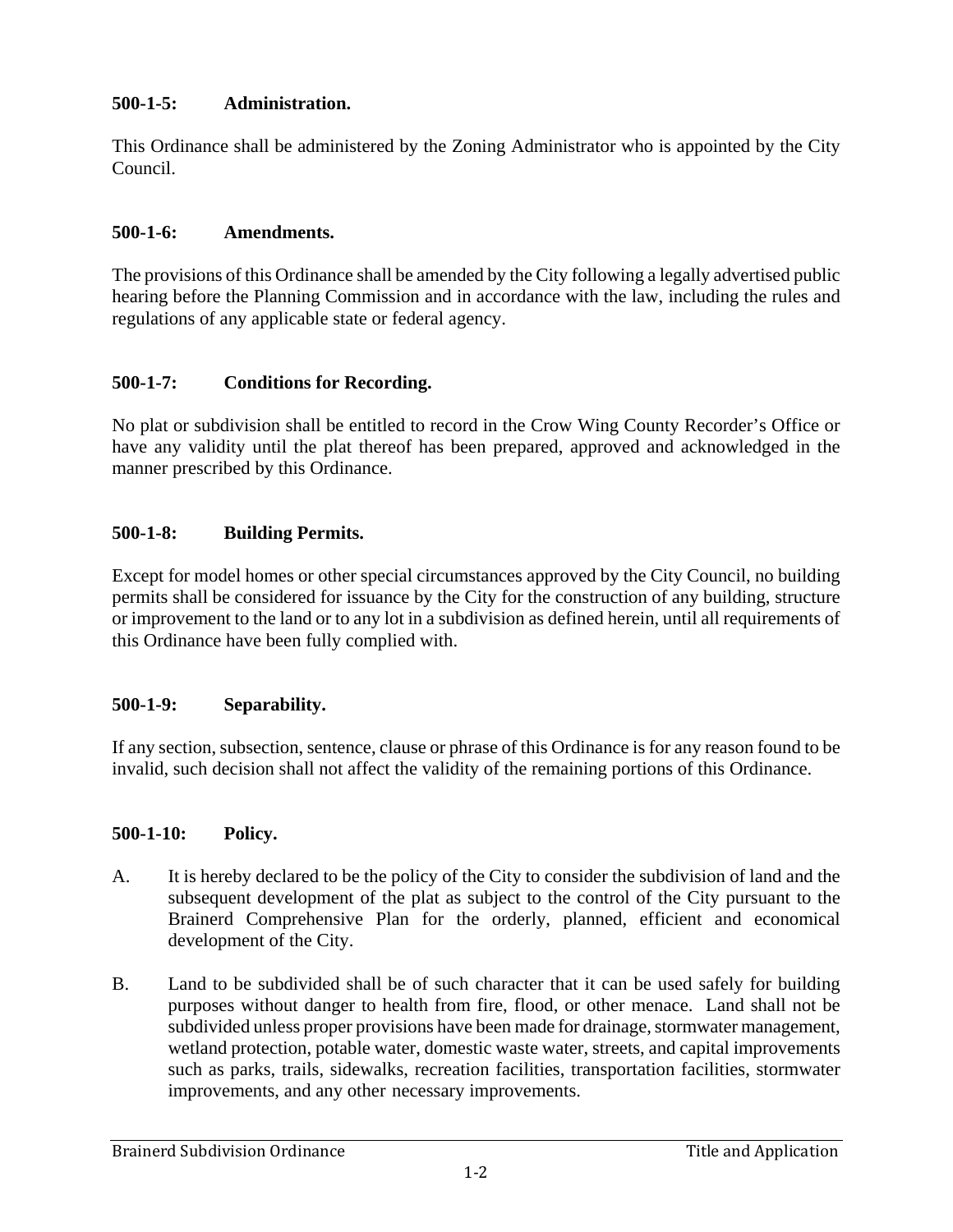- C. The existing and proposed public improvements shall conform to and be properly related to the Comprehensive Plan, Comprehensive Sanitary Sewer Plan, Master Water Study, Storm Water Management Plan, Comprehensive Trail Plan, and the Capital Improvement Plan of the City.
- D. The provisions of this Chapter are in addition to and not in replacement of provisions of all Building Codes and the zoning regulations. Any provision of the Building Code and zoning regulations shall remain in full force and effect except as may be contradictory to the provisions hereof. Where any provision conflicts with other provision, the most restrictive provision shall be applied.

### **500-1-11: Application of Rules.**

The language contained in this Ordinance shall be interpreted in accordance with the following rules of construction as applicable:

- A. The singular includes the plural and the plural the singular.
- B. The present includes the past and future tenses, and the future tense includes the present tense.
- C. The masculine gender includes the feminine and neuter genders.
- D. Whenever a word or term defined hereinafter appears in this Ordinance, its meaning shall be construed as set forth in such definition.
- E. In the event of conflicting provisions, the more restrictive shall apply.
- F. In their interpretation and application, the provisions of this Ordinance shall be held to be the minimum requirement for the promotion of health, safety, and welfare.

## **500-1-12: Definitions.**

For the purpose of this Ordinance the following definitions have the meaning given them solely for the purposes of implementation of this Ordinance:

 **Alley.** A public or private right-of-way primarily designed to serve as secondary access to the side or rear of those properties whose principal frontage on a street.

**Applicant.** The person(s) whose name(s) are on an application as owner, their agent or person having legal control, ownership and/or interest in land for which the provisions of this ordinance are being considered or reviewed.

 **Attorney.** The City Attorney.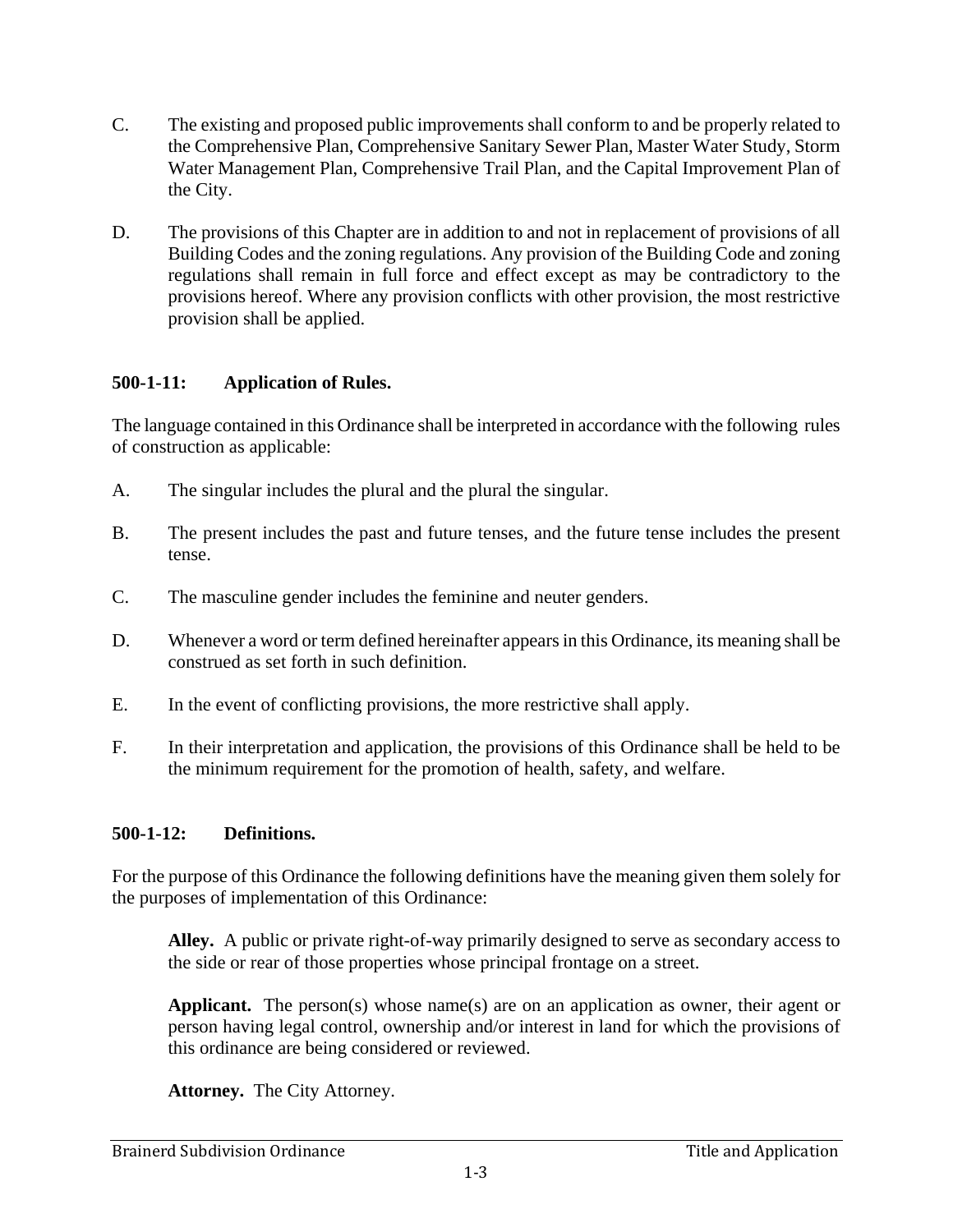**Best Management Practices (BMPs).** Schedules of activities, prohibitions of practices, general good housekeeping practices, pollution prevention and educational practices, maintenance procedures, and other management practices to prevent or reduce the discharge of pollutants directly or indirectly to stormwater, receiving waters, or stormwater conveyance systems. BMPs also include treatment practices, operating procedures, and practices to control site runoff, spillage or leaks, sludge or water disposal, or drainage from raw materials storage.

**Block.** That property abutting on one side of a street and lying between the two nearest intersecting or intercepting streets or railroad right-of-way or unsubdivided acreage.

**Boulevard.** That portion of the street right-of-way between the curb line or edge of pavement and the property line.

**Boundary Lines.** Lines indicating the bounds or limits of any tract or parcel of land.

**Buffer Strip**. A linear strip of land along a lake, wetland, river, creek, or stormwater ponding area where vegetation is established and maintained as a means to slow the velocity of stormwater drainage and to filter sediment and pollutants from the stormwater.

**Buffer Yard.** A strip of land utilized to screen or partially screen a use or property from another use or property or to shield or mitigate noise, lights, or other impacts.

**Build Out Plan (Ghost Plat)**. A subdivision or resubdivision concept plan illustrating possible future lot layout, street networks, and utility systems for oversized lots, outlots, or undeveloped land within or adjoining a preliminary plat.

**Buildable Land.** Contiguous land area occurring within the property lines of a parcel of lot excluding drainageways, wetlands, water courses, park land, road rights-of-way, and slopes in excess of thirty (30) percent.

**Building.** Any structure having a roof which may provide shelter or enclosure of persons, animals, or property of any kind and when said structures are divided by party walls without openings, each portion of such building so separated shall be deemed a separate building.

 **Building Line.** A line measured across the width of the lot at the point where the principal structure is placed in accordance with setback provision.

**Capital Improvement Plan**. An itemized program setting forth the schedule and details of specific contemplated public improvements by fiscal year, together with their estimated cost, the justification for each improvement, the impact that such improvements will have on the current operating expense of the government, and such other information on capital improvements as may be pertinent.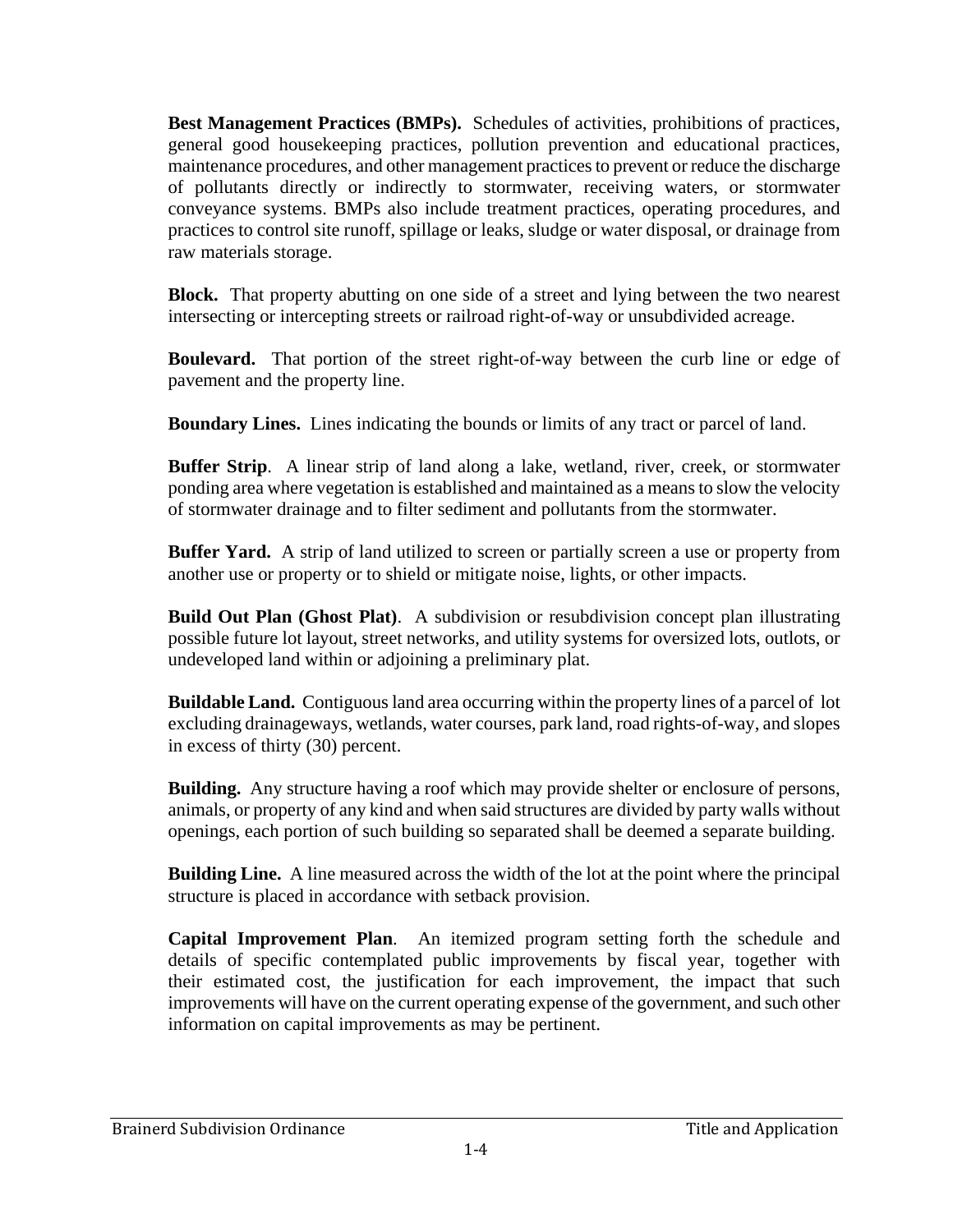**Certificate of Survey.** A land survey prepared by a land surveyor registered in the State of Minnesota with a certification that the information on the land survey is accurate.

**Common Interest Community or CIC. C**ontiguous or non-contiguous real estate within Minnesota that is subject to an instrument which obligates persons owning a separately described parcel of the real estate, or occupying a part of the real estate pursuant to a proprietary lease, by reason of their ownership or occupancy, to pay for: 1) real estate taxes levied against; 2) insurance premiums payable with respect to; 3) maintenance of; or 4) construction, maintenance, repair or replacement of improvements located on one or more parcels or parts of the real estate other than the parcel or part that the person owns or occupies. Real estate subject to a master association, regardless of when the master association was formed, shall not collectively constitute a separate common interest community unless so stated in the master declaration recorded against the real estate pursuant to Minnesota Statutes Section 515B.2-121 (f)(1), as amended from time to time.

**Common Open Space**. Any open space including private parks, nature areas, playgrounds, trails and recreational buildings and structures owned in common by a group of property owners.

**Comprehensive Plan.** A compilation of goals, policy statements, standards, programs and maps for guiding the physical, social and economic development, both public and private, of the City of Brainerd and its environs. Said plan includes any unit or part of such plan separately adopted and any amendment to such plan or parts thereof.

**Condominium.** A form of individual ownership within a multi-unit building with joint responsibility for maintenance and repairs. In a condominium, each unit is under separate ownership, along with an undivided share of common buildings and land.

**Conservation Development.** The development pattern and technique whereby lots are arranged in closely related groups to preserve the natural amenities of the land through the creation of common open space.

**Contour Map.** A map on which irregularities of land surface are shown by lines connecting points of equal elevations. Contour interval is the vertical height between contour lines.

**Critical Root Zone (CRZ).** An imaginary circle surrounding the tree trunk with a radius distance of one (1) foot per one (1) inch of tree diameter, e.g., a twenty (20) inch diameter tree has a CRZ with a radius of twenty (20) feet.

**Cul-de-sac.** (See Street)

**Design Standards.** The specifications for the preparation of sketch plans, preliminary plats and final plats indicating, among other things, the optimum minimum or maximum dimensions of such features as rights-of-way and blocks, as set forth in this Chapter.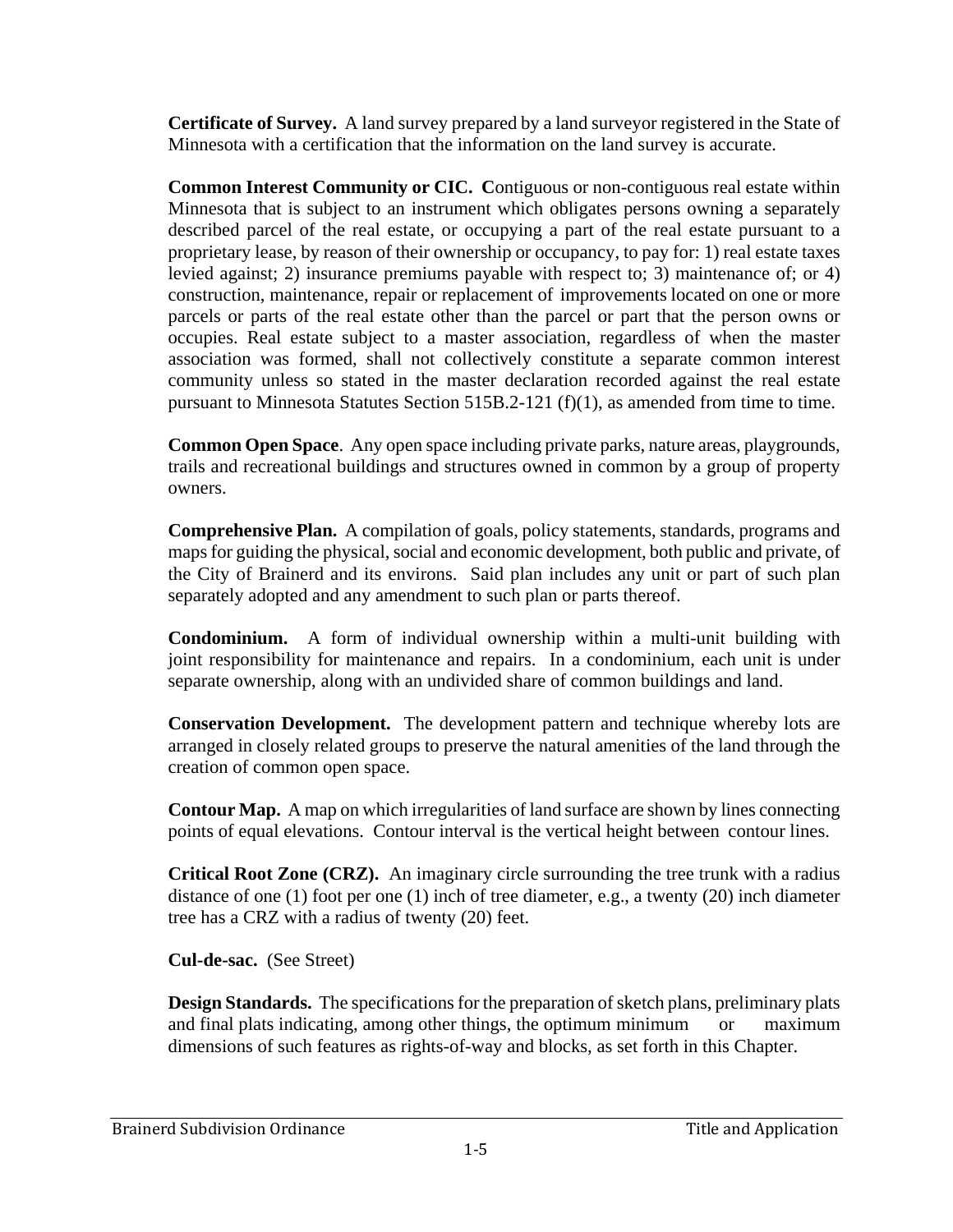**Developer.** Any person or entity other than a builder, as defined herein, who undertakes to improve a parcel of land, by platting, grading, installing, utilities or construction or improving any building thereon.

**Diameter.** The length of a straight line measured through the trunk of a tree at fifty-four (54) inches above the ground.

**Drainageway.** Any natural or artificial watercourse, trench, ditch swale or similar depression into which surface water flows.

**Drip Line.** The farthest distance away from the trunk that rain or dew will fall directly to the ground from the leaves or branches of the tree.

**Easement.** A grant by an owner of land for specific use by a person or persons other than the owner. An easement may be granted for the purposes of constructing and maintaining walkways, roadways, utilities, and other uses.

**Engineer.** An engineer employed by the City.

**Escrow.** The deposition of funds in an account maintained by the governmental unit specifically for the purpose of ensuring fulfillment of certain obligations pursuant to this Ordinance.

**Financial Guarantee.** A financial security consistent with Section 10 of this Ordinance, posted with the City with the approval of a final plat, guaranteeing compliance with the approved final plat, construction plans, and conditions of approval set forth by the City.

**Floodplain.** The beds proper and the areas adjoining a wetland, lake or watercourse which have been or hereafter may be covered by the regional flood.

 **Frontage.** That boundary of a lot or parcel that abuts a private street or existing or dedicated public street.

**Grade, Percentage of.** The rise or fall of a street in feet and tenths of a foot for each one hundred (100) feet of horizontal distance measured at the center line of the street.

**High Water Level.** The water level in a watercourse which could be predicted to occur as a result of the critical 100-year runoff event using U.S. Department of Agriculture Soil Conservation Service methodology, as approved by the City.

**Improvement, Public.** Any drainage facility, street, parkway, park, lot improvement or other facility for which the local government may ultimately assume the responsibility for maintenance and operation, or which may affect an improvement for which City responsibility is established.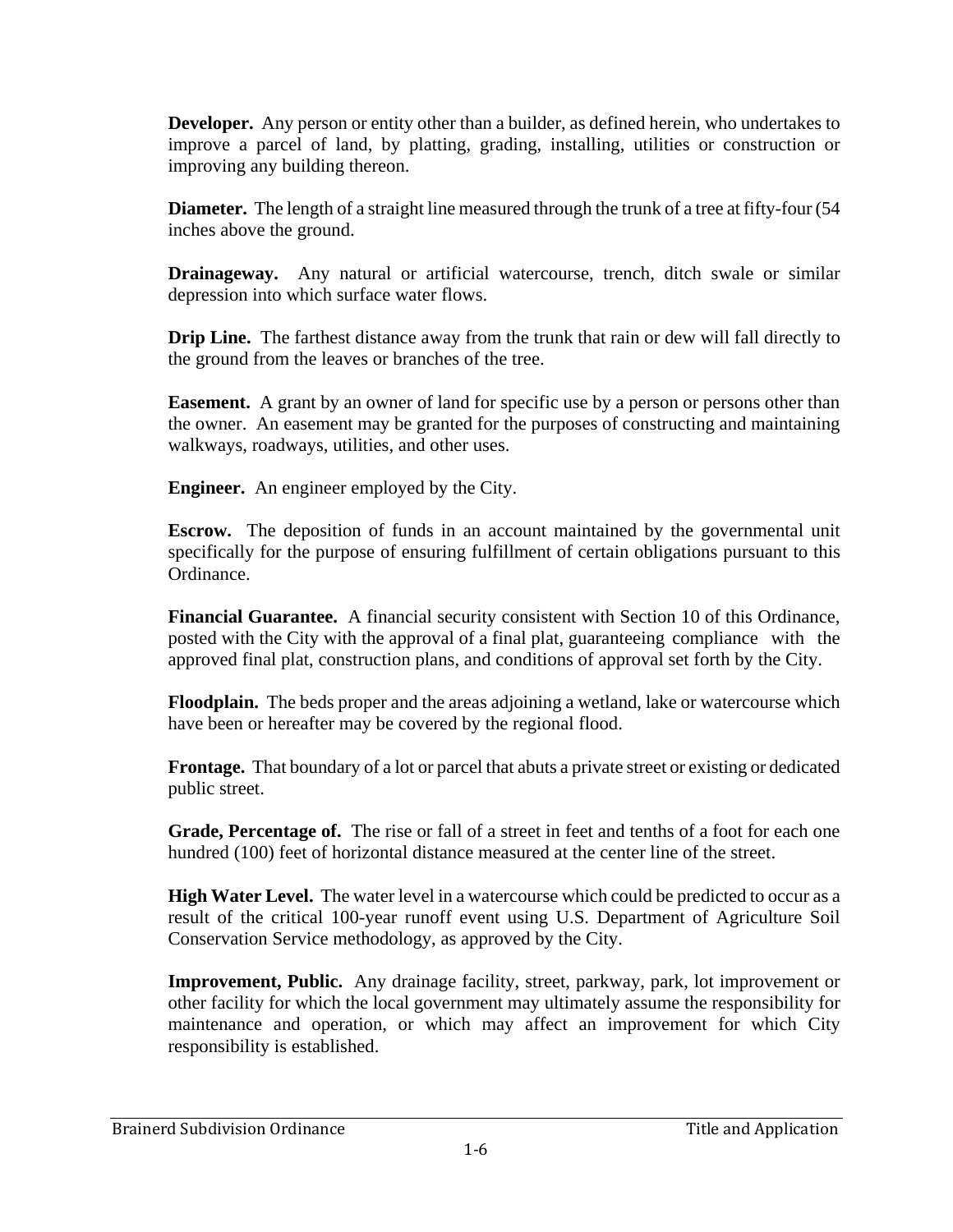**Land Disturbance.** Any area in which movement of earth, alteration in topography, soil compaction, disruption of vegetation, change in soil chemistry, or any other change in the natural character of the land occurs as a result of the site preparation, grading, building construction or any other construction activity.

**Lot.** A parcel of land designated by metes and bounds, auditors plat, subdivision plat, or other accepted means and separated from other parcels or portions by said description for the purpose of sale, lease, or separation thereof.

Lot, Base. Lots meeting all the specifications in the zoning district prior to being subdivided into a two family dwelling, quadraminium, or townhome subdivision.

Lot, Corner. A lot situated at the junction of, and abutting on two (2) of a continuous street, the interior angle or lot which does not exceed one hundred thirty-five (135) degrees.

**Lot, Double Frontage.** A lot which has a pair of opposite lot lines abutting two (2) substantially parallel streets, and which is not a corner lot.

Lot, Flag. A lot whose public rights-of-way does not meet the minimum required width. Access is provided by a narrow strip of land or private right-of-way.

**Lot, Unit.** Lots created from the subdivisions of a two family dwelling, quadraminium, or townhome having different minimum lot size requirements than the conventional base lots within the zoning district.

**Lot Depth.** The mean horizontal distance between the front lot line and the rear lot line of a lot.

Lot Line. A property line bounding a lot except that where any portion of a lot extends into the public right-of-way, the lot line shall be deemed to be the boundary of said public rightof-way.

Lot Line Rear. That boundary of a lot which is opposite the front lot line. If the rear line is less than ten (10) feet in length, or if the lot forms a point at the rear, the rear lot line shall be a line ten (10) feet in length within the lot, parallel to, and at the maximum distance from the front lot line.

**Lot Width.** The maximum horizontal distance between the side lot lines of a lot measured at the front setback line.

**Metes and Bounds.** A method of property description by means of their direction and distance from an identifiable point of beginning.

**Outlot.** A parcel of land shown on a subdivision plat as an outlot, and designated alphanumerically, (for example - Outlot A.) Outlots are used to designate one of the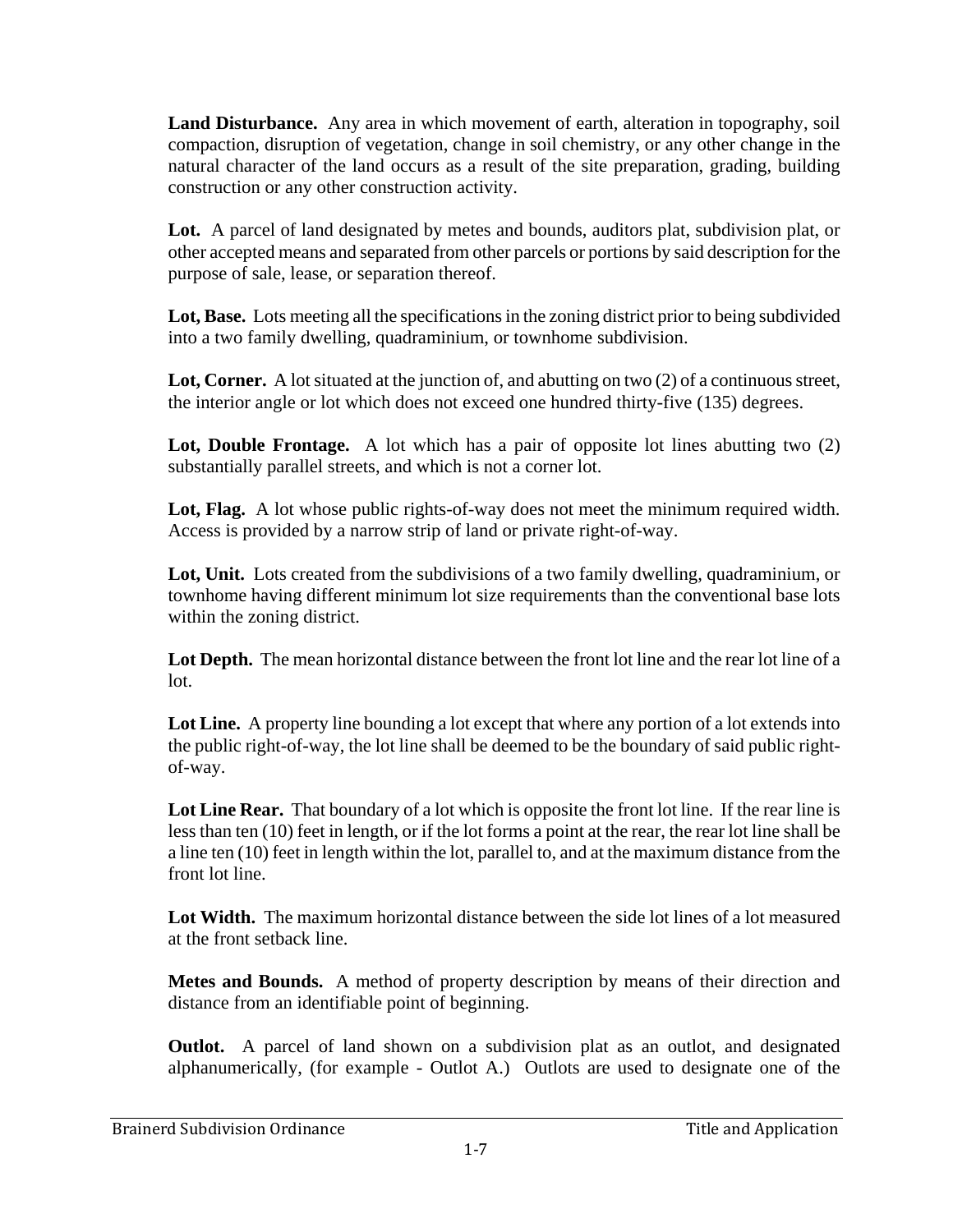following: land that is part of the subdivision but is to be subdivided into lots and blocks at a later date; land that is to be used for a specific purpose as designated in a developer's agreement or other agreement between the City and the developer.

**Owner.** In the case of a lot, the legal owner of the lot as officially recorded by the county, and including fee owners, contract for deed purchasers and ground lessees. In the case of a sign, the owner of the sign including any lessees.

**Pedestrian and/or Bicycle Trail.** An easement or land dedication given to the City for the purpose of providing public walking and/or bicycling trails to City residents. The trails shall provide recreational opportunity and also access to parks, natural areas, and public land in accordance with the City's adopted trail plan.

**Plat.** The drawing or map of a subdivision prepared for filing of record pursuant to Minnesota Statute 505, as may be amended.

**Plat, Final.** The final map or drawing, consistent with the standards of Section 5 this Ordinance, on which the developer's plan or subdivision is presented to the City Council for approval and which, if approved, will be submitted to the Office of the County Recorder or Registrar of Titles.

**Plat, Preliminary.** The preliminary map or drawing, consistent with the standards of Section 4 of this Ordinance, indicating the proposed layout of the subdivision to be submitted to the City for their consideration for compliance with the Comprehensive Plan, the Zoning Ordinance, and these regulations along with required supporting data.

Protective Covenant. A restriction of the use placed upon the property by a present or former owner and recorded in the Office of the County Recorder or the Registrar of Titles. The City will not be responsible to enforce private protective covenants.

**Registered Land Survey.** A survey map of registered land designed to simplify a complicated metes and bounds description, designating the same into a tract or tracts of Registered Land Survey Number.

**Registered Land Surveyor.** A land surveyor licensed and registered in the State of Minnesota.

**Resubdivision.** A change in an approved or recorded subdivision plat if such change affects any street layout on such map or area reserved for public use, or any lot line or if it affects any map, or plan legally recorded prior to the adoption of any regulations controlling subdivisions.

**Right-of-Way.** A strip of land occupied or intended to be occupied by a street, railroad, road, electric transmission line, oil or gas pipeline, water main, sanitary or storm sewer main, or for another special use. The usage of the term right-of-way for land platting purposes shall mean that every right-of-way hereafter established and shown on a final plat is to be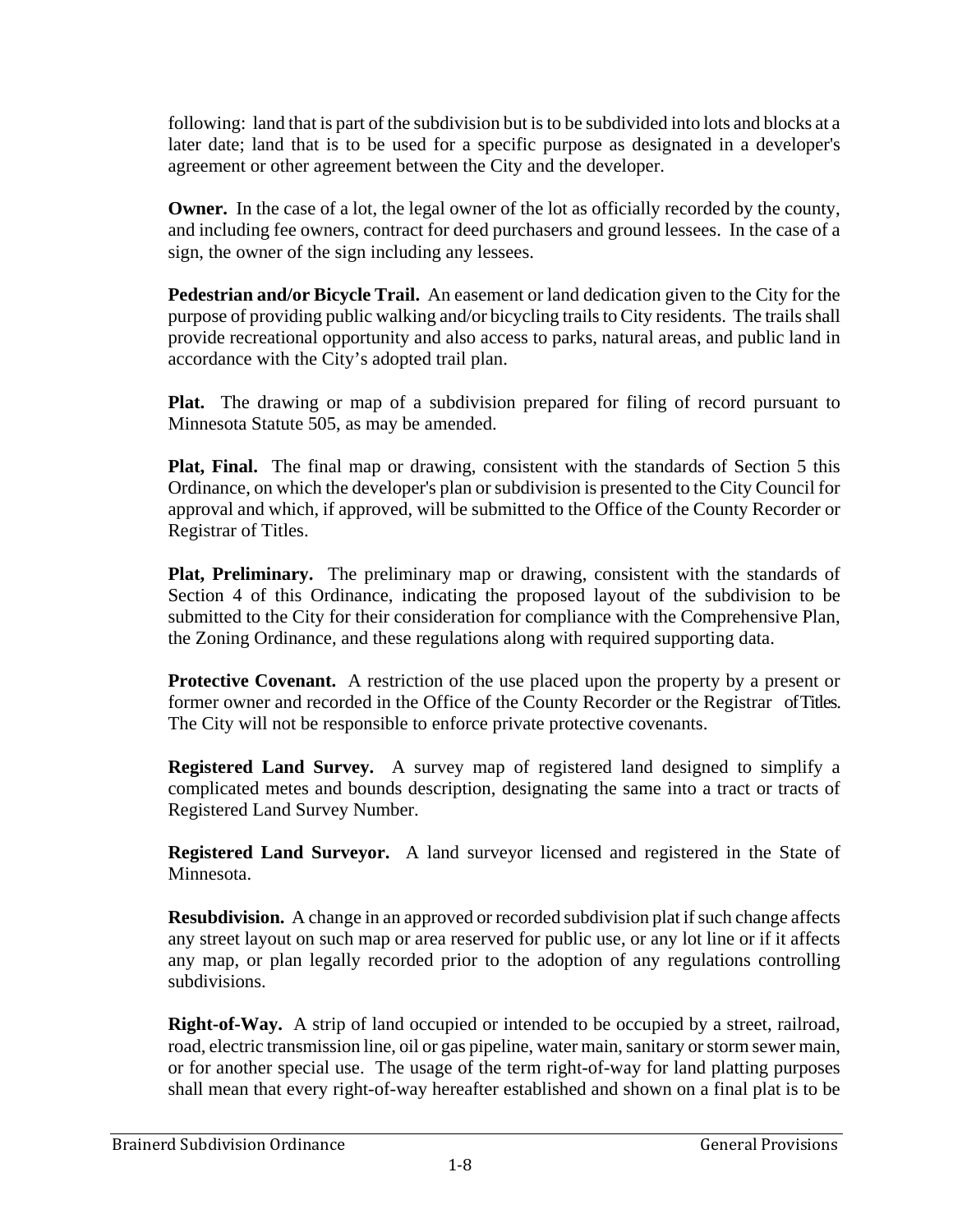separate and distinct from the lots or parcels adjoining such right-of-way and not included within the dimensions or areas of such lots or parcels. Right-of-Way intended for streets, sidewalks, trails, water main, sanitary sewers, storm drains, or any other use involving maintenance by a public agency shall be dedicated to public use by the recording of the plat on which such right-of-way is established.

**Road Right-of-Way Width.** The horizontal distance between the outside edges of a road right-of-way.

**Setback.** The minimum horizontal distance between a structure, individual sewage treatment system, or other facility, and an ordinary high water level, sewage treatment system, top of bluff, road, highway, property line, or other facility.

**Shoreland.** Land located within the following distances from public waters: one thousand (1,000) feet from the ordinary high water level of a lake, pond or flowage and three hundred (300) feet from a river or stream or the landward extent of a floodplain designated in Section 530.07 Shoreland and Classifications and Land of the City Code on a river or stream, whichever is greater. The limits of shoreland may be reduced whenever the waters involved are bounded by topographic divides which extend landward from the waters for lesser distances and when approved by the Commissioner of Natural Resources.

**Steep Slope.** Lands having average slopes of thirty (30) percent or more measured over horizontal distances of fifty (50) feet or more.

**Street.** A right-of-way affording primary access by pedestrians and vehicles to abutting properties, whether designated as a street, highway, thoroughfare, parkway, throughway, road, avenue, boulevard, court, way, trail or however otherwise designated. Private, ingress and egress easements shall not be considered streets. City streets shall be categorized by functional classification, as defined by the Brainerd Comprehensive Plan.

**Street, Cul-de-sac.** A local street with only one outlot and having an appropriate terminal for the safe and convenient reversal of traffic movement.

**Street, Private.** A private street is one which is not maintained by the City and for which the City is not under obligation to carry our repairs, even though it may be a named street and serve a number of properties.

**Street Width.** The width of the improved surface of the street as measured at right angles or radially to the centerline of the street from curb face to curb face, or on a street without curbs from the outside edge of the improved shoulder to outside edge of improved shoulder.

**Subdivision.** The separation of an area, parcel, or tract of land under single ownership into two (2) or more parcels, tracts, lots, or long term leasehold interests where the creation of the leasehold interest necessitates the creation of streets, roads, or alleys for residential, commercial, industrial or other use or any combination thereof, except those separations: